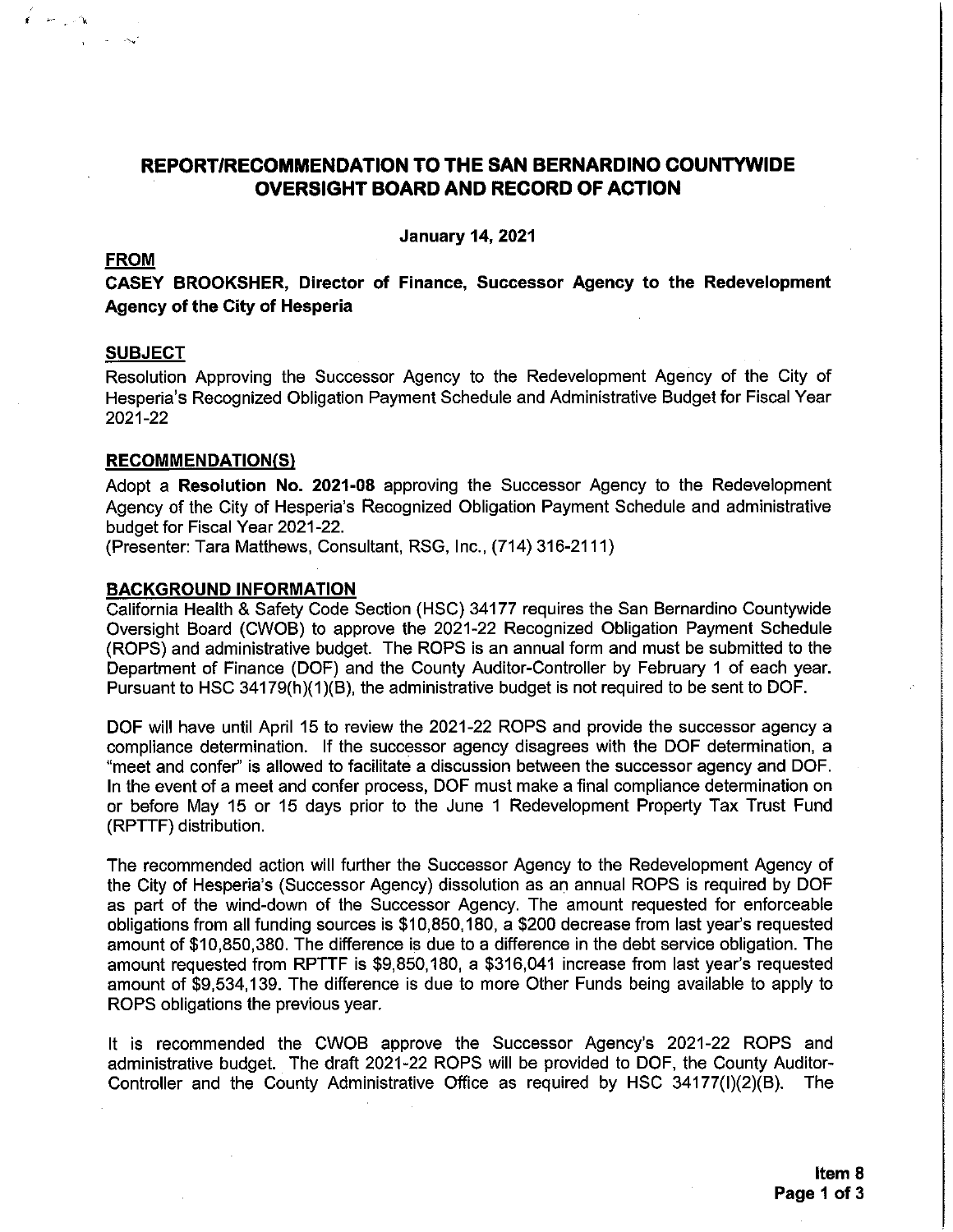Resolution Approving the Successor Agency to the Redevelopment Agency of the City of Hesperia's Recognized Obligation Payment Schedule and Administrative Budget for Fiscal Year 2021-22 **January 14, 2021** 

adopted 2021-22 ROPS will be provided to DOF and the County Auditor-Controller pursuant to HSC 34177(o). This will commence the DOF review period.

# **ATTACHMENTS**

Attachment A - Resolution Attachment B - ROPS for Fiscal Year 2021-22 Attachment C - Administrative Budget for Fiscal Year 2021-22

#### **REVIEW BY OTHERS**

This item has been reviewed by Auditor-Controller/Treasurer/Tax Collector on January 04, 2021 and San Bernardino Countywide Oversight Board Legal Counsel on January 05, 2021.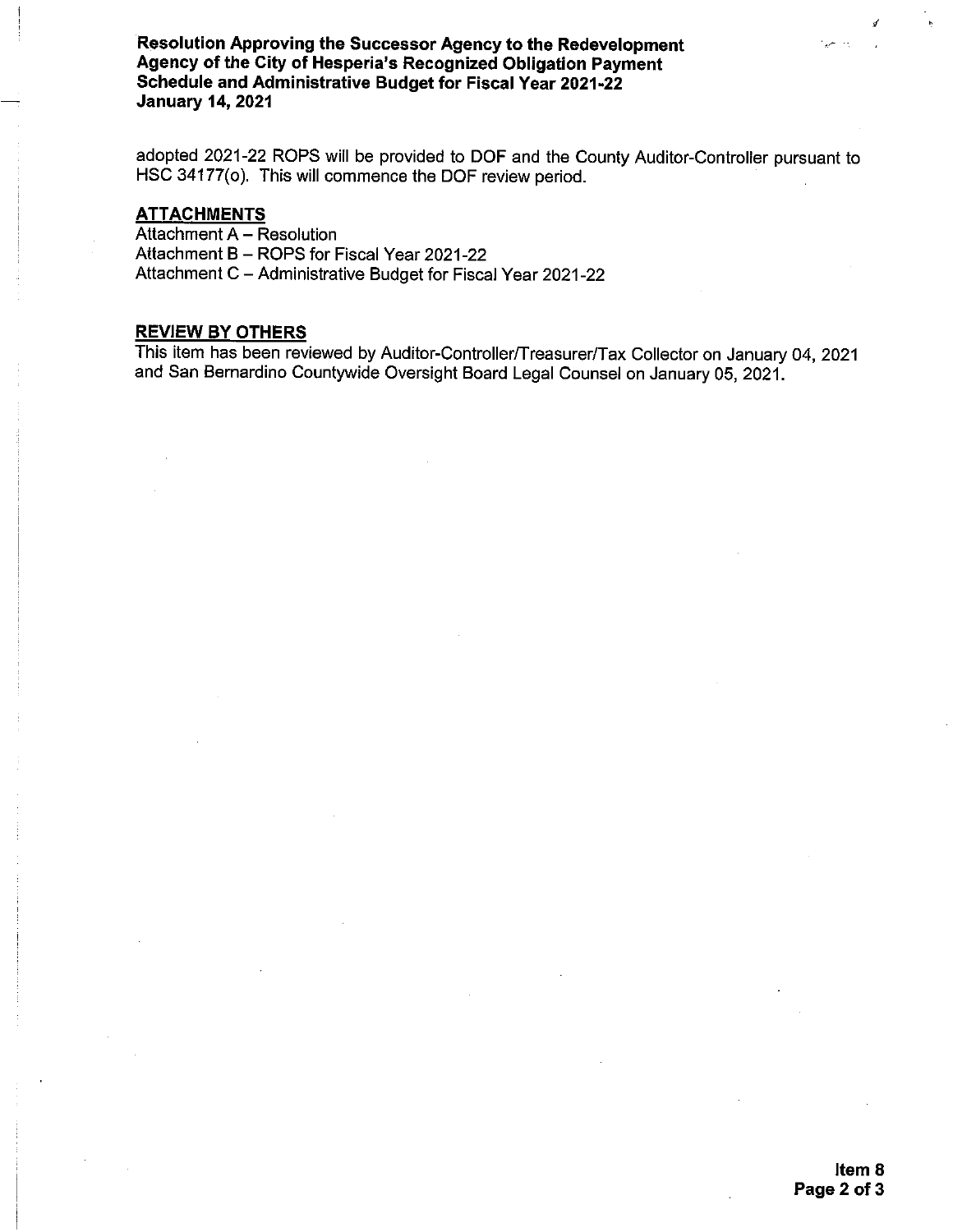Resolution Approving the Successor Agency to the Redevelopment Agency of the City of Hesperia's Recognized Obligation Payment Schedule and Administrative Budget for Fiscal Year 2021-22 **January 14, 2021** 

Record of Action of the San Bernardino Countywide Oversight Board

# **APPROVED**

Moved: Acquanetta Warren Seconded: Cindy Saks Ayes: Frederick Ang, Richard DeNava, Kenneth Miller, Cindy Saks, Lawrence Strong, Acquanetta Warren, David Wert

Lynna Monell, SECRETARY

mell **BY** DATED: January 14, 2021



**W/Resolution** CC: File - San Bernardino Countywide Oversight Board w/attach

LA 01/15/2021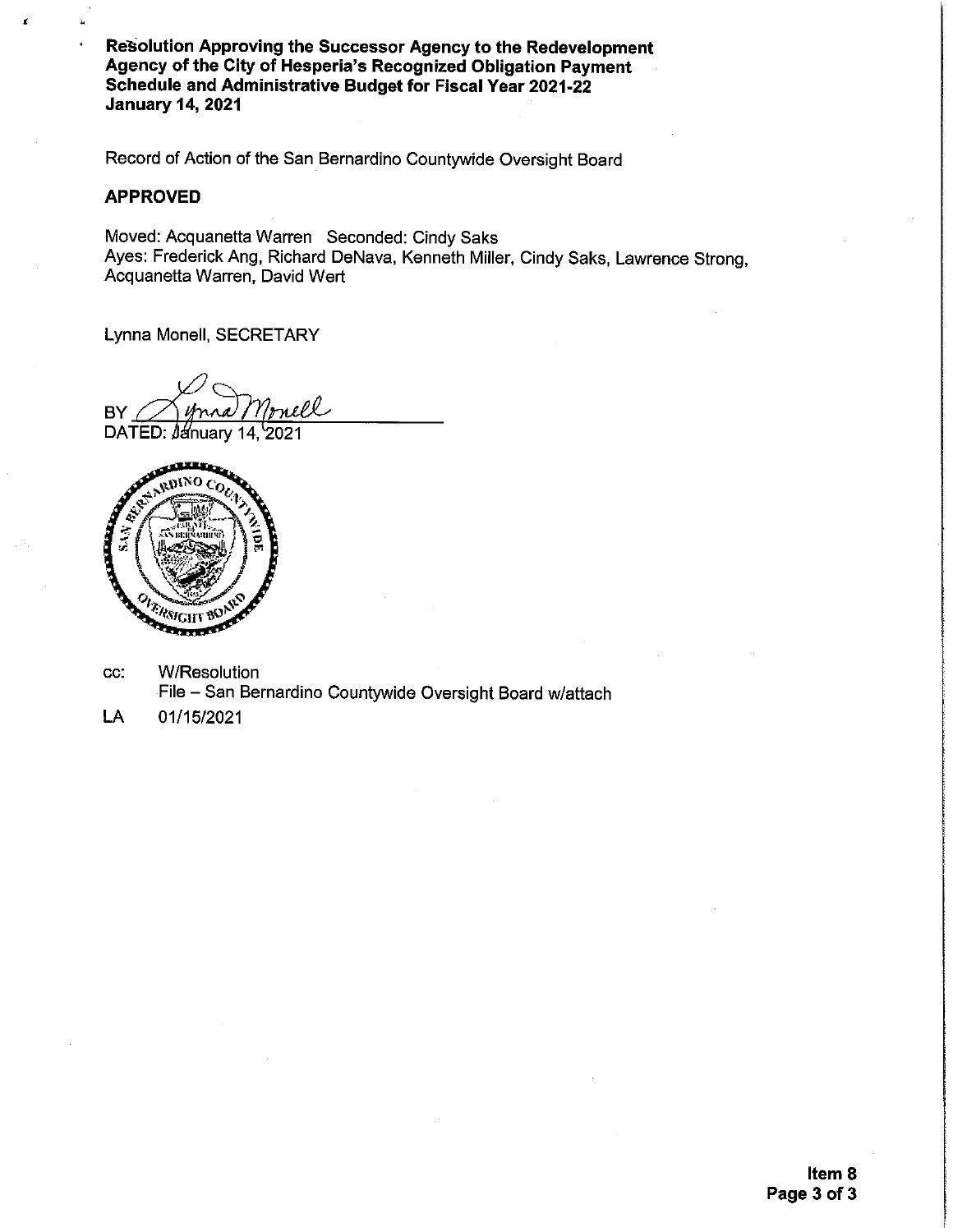#### **RESOLUTION NO. 2021-08**

# **RESOLUTION OF THE SAN BERNARDINO COUNTYWIDE OVERSIGHT** BOARD ADOPTING THE SUCCESSOR AGENCY TO THE REDEVELOPMENT AGENCY OF THE CITY OF HESPERIA'S RECOGNIZED OBLIGATION PAYMENT SCHEDULE AND **ADMINISTRATIVE BUDGET FOR FISCAL YEAR 2021-22**

On Thursday, January 14, 2021, on motion of San Bernardino Countywide Oversight Board Member Warren, duly seconded by San Bernardino Countywide Oversight Board Member Saks and carried, the following resolution is adopted by the San Bernardino Countywide Oversight Board, State of California.

WHEREAS, California Health and Safety Code Section (HSC) 34179(e) requires all action items of the San Bernardino Countywide Oversight Board be accomplished by resolution; and

WHEREAS, HSC 34177 requires the San Bernardino Countywide Oversight Board to approve the Recognized Obligation Payment Schedule (ROPS) and administrative budget; and

WHEREAS, pursuant to HSC 34177(o), the deadline for submitting the ROPS for Fiscal Year 2021-22 to the Department of Finance is February 1, 2021.

NOW, THEREFORE, the San Bernardino Countywide Oversight Board hereby resolves, determines and orders as follows:

Section 1. The foregoing recitals are true and correct.

Section 2. The Successor Agency to the Redevelopment Agency of the City of Hesperia's ROPS and administrative budget for Fiscal Year 2021-22 in the form presented, together with such changes thereto as may be approved by the San Bernardino Countywide Oversight Board, are hereby approved.

Section 3. This resolution shall take effect from and after the date of its passage and adoption.

PASSED AND ADOPTED by the San Bernardino Countywide Oversight Board, State of California, by the following vote:

> AYES: OVERSIGHT BOARD MEMBER: Frederick Ang, Richard DeNava, Kenneth Miller, Cindy Saks, Lawrence Strong, Acquanetta Warren, David Wert

NOES: **OVERSIGHT BOARD MEMBER: None** 

**ABSENT: OVERSIGHT BOARD MEMBER: None** 

\* \* \* \* \*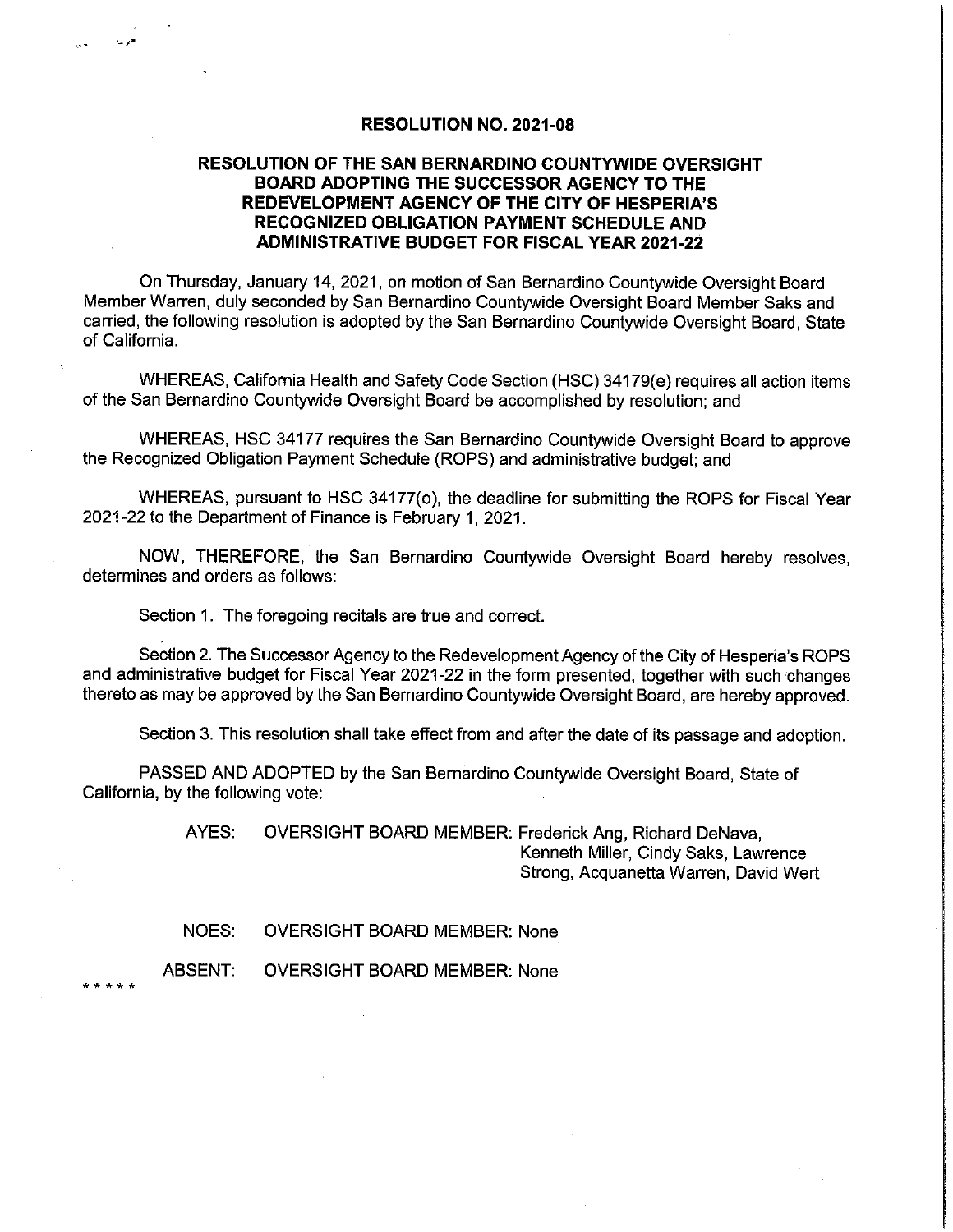# **STATE OF CALIFORNIA**

SS.

#### COUNTY OF SAN BERNARDINO )

I, LYNNA MONELL, Secretary to the San Bernardino Countywide Oversight Board, State of California, hereby certify the foregoing to be a full, true and correct copy of the record of the action taken by the Countywide Oversight Board, by vote of the members present, as the same appears in the Official Minutes of said Board at its meeting of January 14, 2021. #8 LA

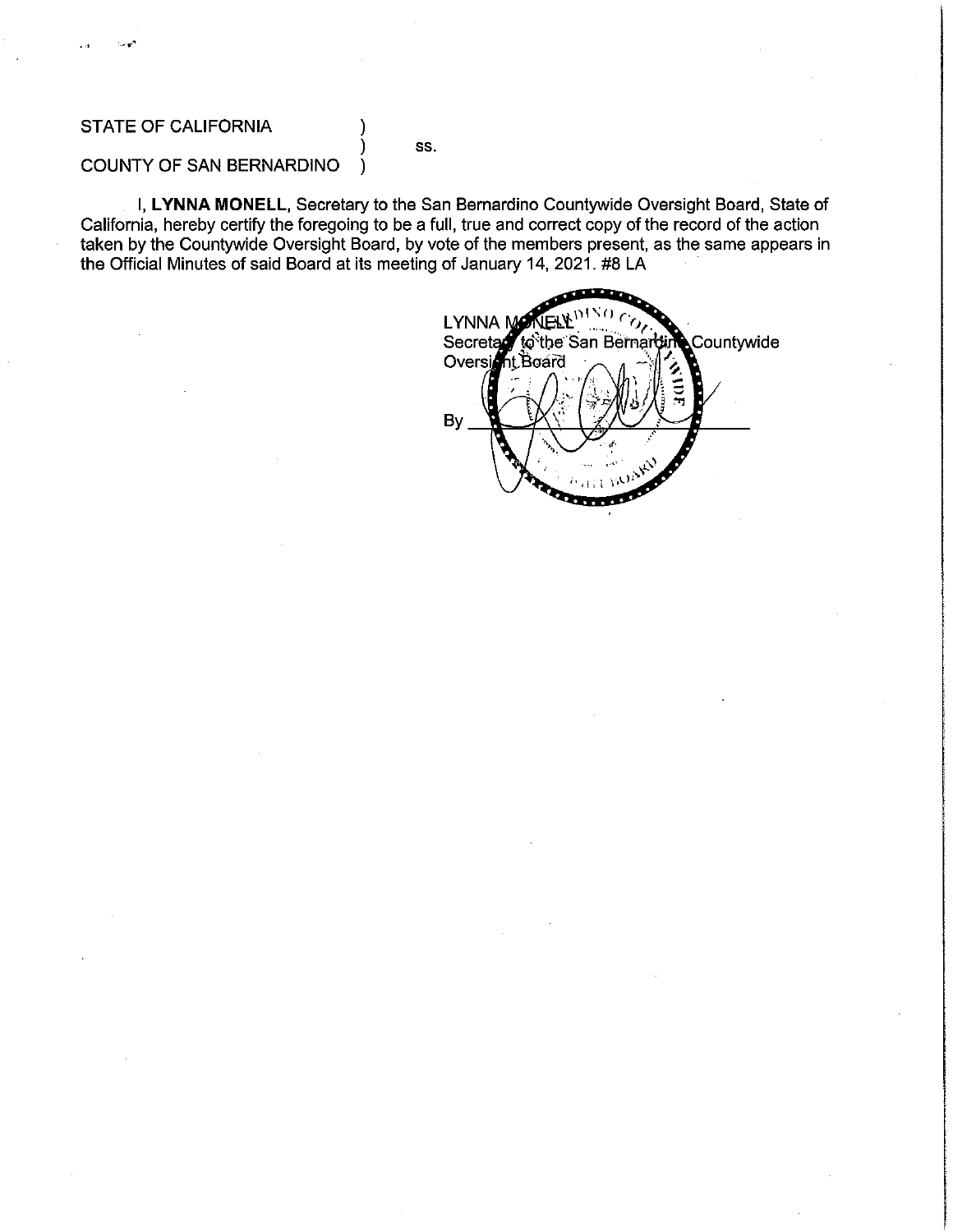# Recognized Obligation Payment Scehdule (ROPS 21-22) - Summary Filed for the July 1, 2021 through June 30, 2022 Period

| Successor Agency: |                             | Hesperia Successor Agency                                                  |                                   |              |                                  |                  |     |            |
|-------------------|-----------------------------|----------------------------------------------------------------------------|-----------------------------------|--------------|----------------------------------|------------------|-----|------------|
| County:           |                             | San Bernardino County                                                      |                                   |              |                                  |                  |     |            |
|                   |                             | Current Period Requested Funding for Enforceable Obligations (ROPS Detail) | 21-22A Total<br>(July - December) |              | 21-22B Total<br>(January - June) | ROPS 21-22 Total |     |            |
| A                 |                             | Enforceable Obligations Funded as Follows (B+C+D):                         |                                   | 1,000,000    | -S                               |                  | \$. | 1,000,000  |
| B                 | <b>Bond Proceeds</b>        |                                                                            | S                                 |              |                                  |                  | \$  |            |
| $\mathbf C$       | Reserve Balance             |                                                                            | S                                 | 1,000,000 \$ |                                  |                  | \$  | 1,000,000  |
| D                 | <b>Other Funds</b>          |                                                                            | \$                                |              |                                  |                  |     |            |
| E                 |                             | Redevelopment Property Tax Trust Fund (RPTTF) (F+G):                       | S.                                | 6,733,990    |                                  | 3,116,190        | - 5 | 9,850,180  |
| F                 | <b>RPTTF</b>                |                                                                            | S.                                | 6,672,990 \$ |                                  | 3,055,190 \$     |     | 9,728,180  |
| G                 | <b>Administrative RPTTF</b> |                                                                            |                                   | 61,000 \$    |                                  | $61,000$ \$      |     | 122,000    |
| H                 |                             | <b>Current Period Enforceable Obligations (A+E):</b>                       |                                   | 7,733,990 \$ |                                  | $3,116,190$ \$   |     | 10,850,180 |

Certification of Oversight Board Chairman:

Pursuant to Section 34177 (o) of the Health and Safety Code, I<br>hereby certify that the above is a true and accurate Recognized Obligation Payment Schedule for the above named successor agency.

| David Wert | Chairman  |  |
|------------|-----------|--|
| Name       | Title     |  |
|            |           |  |
|            | 1/14/2021 |  |
| Signature' | Date      |  |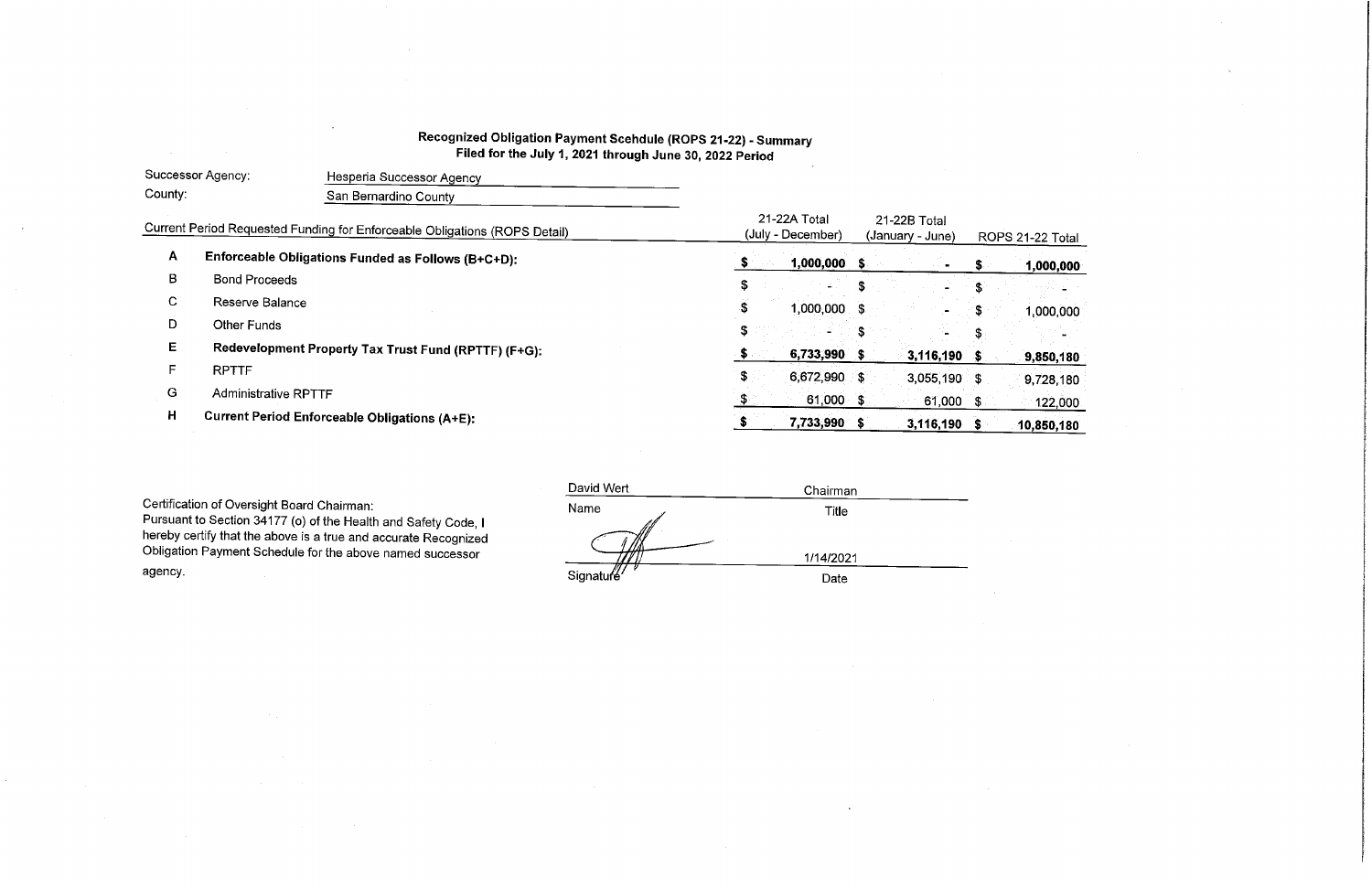# **Hesperia Successor Agency Recognized Obligation Payment Schedule (ROPS 21-22) - ROPS Detail July 1, 2021 through June 30, 2022 (Report Amounts in Whole Dollars)**

|        | B                                                                            | $\mathbf{C}$                            |                       | E                                     | F                                                | $\mathsf{G}$                                                                               | H            |                                     |         | K                           | M                                         | N                        | $\circ$     | P                                          | Q                   | $\mathbb{R}$         | $\mathbf{s}$    | T                       | $\cup$       | $\mathsf{v}$                            | W                                      |
|--------|------------------------------------------------------------------------------|-----------------------------------------|-----------------------|---------------------------------------|--------------------------------------------------|--------------------------------------------------------------------------------------------|--------------|-------------------------------------|---------|-----------------------------|-------------------------------------------|--------------------------|-------------|--------------------------------------------|---------------------|----------------------|-----------------|-------------------------|--------------|-----------------------------------------|----------------------------------------|
| A      |                                                                              |                                         | D                     |                                       |                                                  |                                                                                            |              |                                     |         |                             |                                           |                          |             |                                            |                     |                      |                 |                         |              |                                         |                                        |
|        |                                                                              |                                         |                       |                                       |                                                  |                                                                                            |              |                                     |         |                             |                                           | 21-22A (July - December) |             |                                            |                     |                      |                 | 21-22B (January - June) |              |                                         |                                        |
|        |                                                                              |                                         |                       | Contract/Agreement Contract/Agreement |                                                  |                                                                                            |              | <b>Total Outstanding</b>            |         | <b>ROPS 21-22</b>           |                                           | <b>Fund Sources</b>      |             |                                            | 21-22A              |                      |                 | <b>Fund Sources</b>     |              |                                         | 21-22B                                 |
| Item # | Project Name/Debt Obligation                                                 | Obligation Type                         | <b>Execution Date</b> | <b>Termination Date</b>               | Payee                                            | Description/Project Scope                                                                  | Project Area | Debt or Obligation<br>\$176,533,210 | Retired | <b>Total</b>                | Bond Proceeds Reserve Balance Other Funds |                          | RPTTF       | Admin RPTTF                                | <b>Total</b>        | <b>Bond Proceeds</b> | Reserve Balance | Other Funds             | RPTTF        | Admin RPTTF                             | Total                                  |
|        | 17 Trustee Bond Administration Fees - HPFA Fees                              |                                         | 8/30/2007             |                                       | 9/1/2037 Union Bank                              | <b>Bond Administration Fees</b>                                                            | 1&2          |                                     |         | $\frac{1}{5}$ 10,850,180 \$ | $-$ \$ 1,000,000 \$                       |                          |             | $-$ \$ 6,672,990 \$ 61,000 \$ 7,733,990 \$ |                     | $ s$                 | $ \sqrt{S}$     |                         |              | $-$ \$ 3,055,190 \$ 61,000 \$ 3,116,190 |                                        |
|        | 2007 - Series B                                                              |                                         |                       |                                       |                                                  |                                                                                            |              | 4,000                               | N       | 4,000                       |                                           |                          | 4,000       |                                            | 4,000.00            |                      |                 |                         |              |                                         |                                        |
|        | 74 Administrative Costs                                                      | <b>Admin Costs</b>                      | 7/1/2021              |                                       | 6/30/2022 Successor Agency;<br>City of Hesperia; | Agency administrative costs                                                                | 1&2          |                                     |         |                             |                                           |                          |             |                                            |                     |                      |                 |                         |              |                                         |                                        |
|        |                                                                              |                                         |                       |                                       | RSG, Inc.;                                       |                                                                                            |              | 2,196,000                           |         | N \$ 122,000                |                                           |                          |             |                                            | 61,000 \$ 61,000.00 |                      |                 |                         |              |                                         | 61,000 \$ 61,000.00                    |
|        | 75 Property Disposition Costs                                                | <b>Property Dispositions</b>            | 3/23/2015             |                                       | 6/30/2021 RSG, Inc.                              | Marketing and property sale<br>management costs associated with "For                       | 1&2          |                                     |         |                             |                                           |                          |             |                                            |                     |                      |                 |                         |              |                                         |                                        |
|        | 76 Hesperia 2018A TARBS                                                      |                                         | 9/11/2018             |                                       | 9/1/2037 Union Bank                              | Sale" properties in the LRPMP<br>Refunding of 2005 and 2007 bond series 1 & 2              |              | 60,000                              | N       |                             |                                           |                          |             |                                            |                     |                      |                 |                         |              |                                         |                                        |
|        |                                                                              | Refunding Bonds Issued After<br>6/27/12 |                       |                                       |                                                  | for interest savings                                                                       |              | 107,545,260                         | N       | \$3,304,068                 |                                           |                          | 1,652,034   |                                            | \$1,652,034.00      |                      |                 |                         | 1,652,034    |                                         | \$1,652,034.00                         |
|        | 77 Hesperia 2018B TARBS                                                      | Refunding Bonds Issued After<br>6/27/12 | 9/11/2018             |                                       | 9/1/2037 Union Bank                              | Refunding of 2005 and 2007 bond series 1 & 2<br>for interest savings. Debt service reserve |              |                                     |         |                             |                                           |                          |             |                                            |                     |                      |                 |                         |              |                                         |                                        |
|        |                                                                              |                                         |                       |                                       |                                                  | held from ROPS 20-21 Item 78.                                                              |              | 33,285,975                          |         | N \$ 6,409,112              | \$ 1,000,000                              |                          | \$5,005,956 |                                            | \$6,005,956.00      |                      |                 |                         | 403,156      |                                         | 403,156.00                             |
|        | 78 Bond Payment Reserves                                                     | Reserves                                | 9/11/2018             |                                       | 9/1/2037 Union Bank                              | Reserves for bond payment, needed due 1 & 2                                                |              |                                     |         |                             |                                           |                          |             |                                            |                     |                      |                 |                         |              |                                         |                                        |
|        |                                                                              |                                         |                       |                                       |                                                  | to cash flow - H&SC 34171(d)(1)(A)                                                         |              | 33,285,975                          | N       | \$ 1,000,000                |                                           |                          |             |                                            |                     |                      |                 |                         | \$ 1,000,000 |                                         | \$1,000,000.00                         |
|        | 79 Trustee Bond Administration Fees - 2018 Fees                              |                                         | 9/11/2018             |                                       | 9/1/2037 Union Bank                              | Bond Administration Fees for 2018                                                          | 1 & 2        |                                     |         |                             |                                           |                          |             |                                            |                     |                      |                 |                         |              |                                         |                                        |
|        | TARBS - Series A<br>80 Trustee Bond Administration Fees - 2018 Fees          |                                         | 9/11/2018             |                                       | 9/1/2037 Union Bank                              | <b>TARBS</b><br>Bond Administration Fees for 2018                                          | 1 & 2        | 68,000                              | N       | 4,000                       |                                           |                          | 4,000       |                                            | 4,000.00            |                      |                 |                         |              |                                         |                                        |
|        | TARBS - Series B                                                             |                                         |                       |                                       |                                                  | TARBS                                                                                      |              | 24,000                              | N       | 4,000                       |                                           |                          | 4,000       |                                            | 4,000.00            |                      |                 |                         |              |                                         |                                        |
|        | 81 Continuing Disclosures - 2018 TARBS Series Professional Services<br>A & B |                                         | 9/11/2018             |                                       | 9/1/2037 Urban Futures, Inc.                     | Professional services to fulfill annual<br>equirement of 2018 TARBS                        | 1 & 2        | 54,000                              | N       | 3,000                       |                                           |                          | 3,000       |                                            | 3,000.00            |                      |                 |                         |              |                                         |                                        |
|        | 82 Arbitrage - 2018 TARBS Series A & B                                       | Fees                                    | 9/11/2018             |                                       | 9/1/2037 Union Bank                              | Bond Arbitrage for 2018 TARBS                                                              | 1&2          | 10,000                              | $N$ \$  | $\sim$ $\sim$               |                                           |                          |             |                                            | $\sim$ 100 $\mu$    |                      |                 |                         |              |                                         | $\sim$ 10 $\sim$                       |
|        |                                                                              |                                         |                       |                                       |                                                  |                                                                                            |              |                                     |         |                             |                                           |                          |             |                                            | - 11                |                      |                 |                         |              |                                         | $\sim$<br>$\sim$                       |
|        |                                                                              |                                         |                       |                                       |                                                  |                                                                                            |              |                                     |         | $\sim$ $\sim$               |                                           |                          |             |                                            | $\sim$ 100 $\mu$    |                      |                 |                         |              |                                         | $\sim$ 100 $\mu$                       |
|        |                                                                              |                                         |                       |                                       |                                                  |                                                                                            |              |                                     |         |                             |                                           |                          |             |                                            |                     |                      |                 |                         |              |                                         | $\sim$                                 |
|        |                                                                              |                                         |                       |                                       |                                                  |                                                                                            |              |                                     |         |                             |                                           |                          |             |                                            | $\sim$              |                      |                 |                         |              |                                         | $\sim$ 100 $\mu$                       |
|        |                                                                              |                                         |                       |                                       |                                                  |                                                                                            |              |                                     |         |                             |                                           |                          |             |                                            | <b>CONTINUES</b>    |                      |                 |                         |              |                                         | $\sim$ $\sim$                          |
|        |                                                                              |                                         |                       |                                       |                                                  |                                                                                            |              |                                     |         | <b>A</b>                    |                                           |                          |             |                                            | $\sim$              |                      |                 |                         |              |                                         | $\sim$<br>$\sim$<br>IS.                |
|        |                                                                              |                                         |                       |                                       |                                                  |                                                                                            |              |                                     |         |                             |                                           |                          |             |                                            |                     |                      |                 |                         |              |                                         | $\sim$                                 |
|        |                                                                              |                                         |                       |                                       |                                                  |                                                                                            |              |                                     |         | <b>College</b>              |                                           |                          |             |                                            | $\sim$              |                      |                 |                         |              |                                         | $\sim 100$<br>$\sim$ $\sim$            |
|        |                                                                              |                                         |                       |                                       |                                                  |                                                                                            |              |                                     |         |                             |                                           |                          |             |                                            | $\sim$              |                      |                 |                         |              |                                         | $\sim$                                 |
|        |                                                                              |                                         |                       |                                       |                                                  |                                                                                            |              |                                     |         | <b>Contract</b>             |                                           |                          |             |                                            | $\sim$ 100 $\mu$    |                      |                 |                         |              |                                         | $\mathcal{A}$<br>$\sim$ 100 $\mu$      |
|        |                                                                              |                                         |                       |                                       |                                                  |                                                                                            |              |                                     |         |                             |                                           |                          |             |                                            |                     |                      |                 |                         |              |                                         | $\sim$                                 |
|        |                                                                              |                                         |                       |                                       |                                                  |                                                                                            |              |                                     |         |                             |                                           |                          |             |                                            |                     |                      |                 |                         |              |                                         | $\sim$<br>$\sim$                       |
|        |                                                                              |                                         |                       |                                       |                                                  |                                                                                            |              |                                     |         | <b>Section</b>              |                                           |                          |             |                                            | <b>CONTINUES</b>    |                      |                 |                         |              |                                         | $\sim$ 10 $\mu$                        |
|        |                                                                              |                                         |                       |                                       |                                                  |                                                                                            |              |                                     |         |                             |                                           |                          |             |                                            |                     |                      |                 |                         |              |                                         | $\sim$                                 |
|        |                                                                              |                                         |                       |                                       |                                                  |                                                                                            |              |                                     |         | $\sim$ $\sim$               |                                           |                          |             |                                            | $\sim$ 100 $\mu$    |                      |                 |                         |              |                                         | ÷<br>$\sim 100$                        |
|        |                                                                              |                                         |                       |                                       |                                                  |                                                                                            |              |                                     |         |                             |                                           |                          |             |                                            |                     |                      |                 |                         |              |                                         | $\sim$                                 |
|        |                                                                              |                                         |                       |                                       |                                                  |                                                                                            |              |                                     |         |                             |                                           |                          |             |                                            |                     |                      |                 |                         |              |                                         | $\sim$<br>$\mathcal{L}_{\mathcal{A}}$  |
|        |                                                                              |                                         |                       |                                       |                                                  |                                                                                            |              |                                     |         | $\sim$                      |                                           |                          |             |                                            |                     |                      |                 |                         |              |                                         | $\sim$ 100 $\mu$                       |
|        |                                                                              |                                         |                       |                                       |                                                  |                                                                                            |              |                                     |         | $\sim$                      |                                           |                          |             |                                            | <b>COL</b>          |                      |                 |                         |              |                                         | $\sim$<br>$\sim$                       |
|        |                                                                              |                                         |                       |                                       |                                                  |                                                                                            |              |                                     |         |                             |                                           |                          |             |                                            |                     |                      |                 |                         |              |                                         | $\overline{\mathcal{L}}$               |
|        |                                                                              |                                         |                       |                                       |                                                  |                                                                                            |              |                                     |         |                             |                                           |                          |             |                                            |                     |                      |                 |                         |              |                                         | $\sim$ 10 $\sim$<br>$\sim$             |
|        |                                                                              |                                         |                       |                                       |                                                  |                                                                                            |              |                                     |         |                             |                                           |                          |             |                                            | $\sim$              |                      |                 |                         |              |                                         | $\sim$<br>$\overline{\mathbb{R}^2}$    |
|        |                                                                              |                                         |                       |                                       |                                                  |                                                                                            |              |                                     |         | <b>Section</b>              |                                           |                          |             |                                            |                     |                      |                 |                         |              |                                         | $\sim$ $\sim$                          |
|        |                                                                              |                                         |                       |                                       |                                                  |                                                                                            |              |                                     |         |                             |                                           |                          |             |                                            | <b>COL</b>          |                      |                 |                         |              |                                         | $\overline{\mathcal{L}}$<br>$\sim$ $-$ |
|        |                                                                              |                                         |                       |                                       |                                                  |                                                                                            |              |                                     |         |                             |                                           |                          |             |                                            |                     |                      |                 |                         |              |                                         | $\frac{1}{\sqrt{2}}$                   |
|        |                                                                              |                                         |                       |                                       |                                                  |                                                                                            |              |                                     |         | $\sim$                      |                                           |                          |             |                                            | $\sim$              |                      |                 |                         |              |                                         | $\sim$ $\sim$                          |
|        |                                                                              |                                         |                       |                                       |                                                  |                                                                                            |              |                                     |         |                             |                                           |                          |             |                                            |                     |                      |                 |                         |              |                                         | $\frac{1}{\pi}$                        |
|        |                                                                              |                                         |                       |                                       |                                                  |                                                                                            |              |                                     |         |                             |                                           |                          |             |                                            | $\sim$              |                      |                 |                         |              |                                         | $\sim$                                 |
|        |                                                                              |                                         |                       |                                       |                                                  |                                                                                            |              |                                     |         |                             |                                           |                          |             |                                            |                     |                      |                 |                         |              |                                         | $\sim$                                 |
|        |                                                                              |                                         |                       |                                       |                                                  |                                                                                            |              |                                     |         | $\sim$                      |                                           |                          |             |                                            | $\sim$ 100 $\mu$    |                      |                 |                         |              |                                         | $\sim 100$                             |
|        |                                                                              |                                         |                       |                                       |                                                  |                                                                                            |              |                                     |         |                             |                                           |                          |             |                                            |                     |                      |                 |                         |              |                                         | ÷,                                     |
|        |                                                                              |                                         |                       |                                       |                                                  |                                                                                            |              |                                     |         |                             |                                           |                          |             |                                            | $\sim$<br>$\sim$    |                      |                 |                         |              |                                         | $\sim$<br>$\sim$                       |
|        |                                                                              |                                         |                       |                                       |                                                  |                                                                                            |              |                                     |         |                             |                                           |                          |             |                                            |                     |                      |                 |                         |              |                                         |                                        |
|        |                                                                              |                                         |                       |                                       |                                                  |                                                                                            |              |                                     |         |                             |                                           |                          |             |                                            |                     |                      |                 |                         |              |                                         |                                        |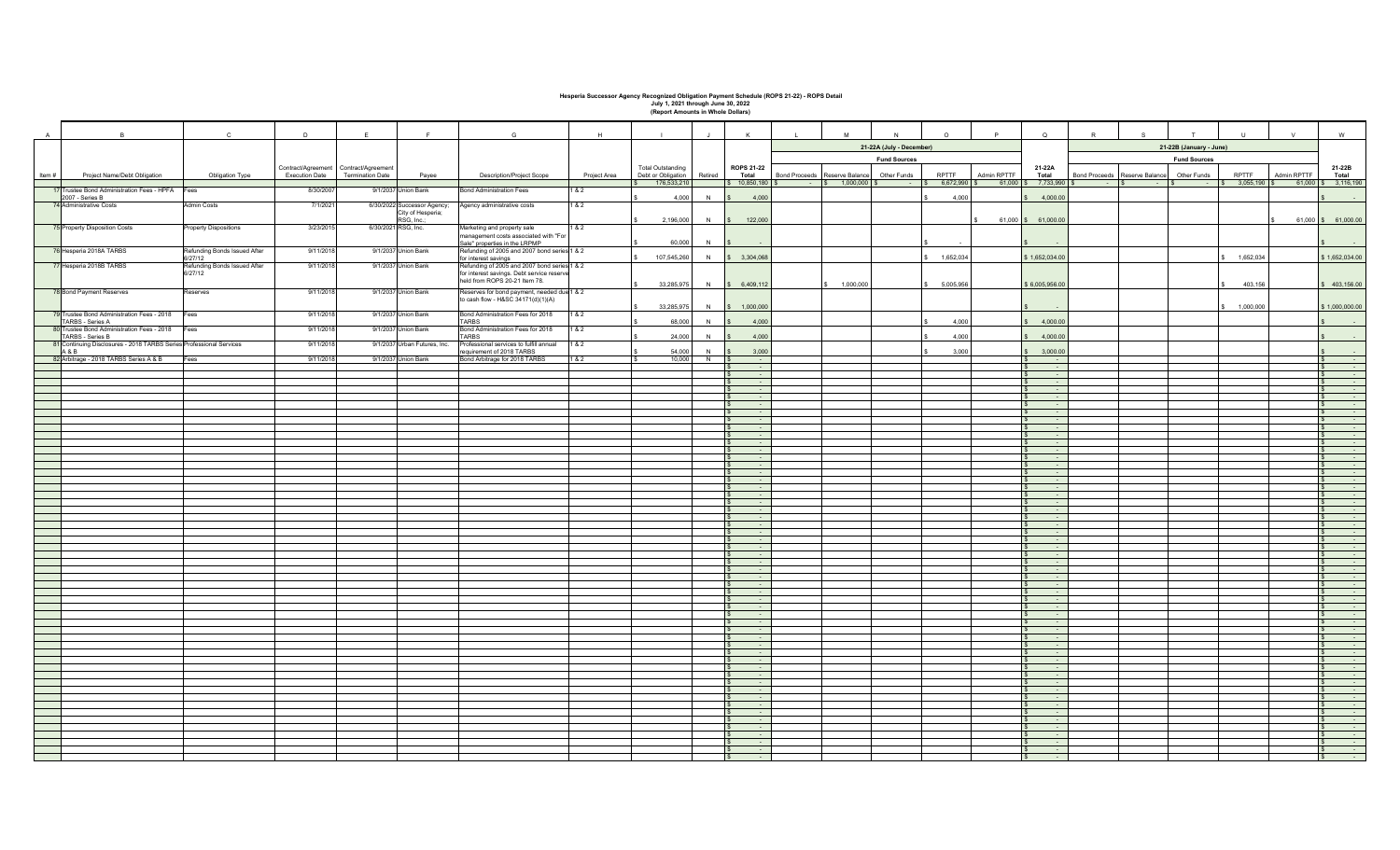#### **Hesperia Successor Agency Recognized Obligation Payment Schedule (ROPS 21-22) - Report of Cash Balances July 1, 2018 through June 30, 2019 (Report Amounts in Whole Dollars)**

|   | Pursuant to Health and Safety Code section 34177 (I), Redevelopment Property Tax Trust Fund (RPTTF) may be listed as a source of payment on the ROPS, but only to the extent no other<br>funding source is available or when payment from property tax revenues is required by an enforceable obligation. For tips on how to complete the Report of Cash Balances Form, see Cash<br><b>Balance Tips Sheet.</b> |                                       |                                      |                                                                              |                                    |                           |                                                                                                                                                                                                                                                                 |
|---|----------------------------------------------------------------------------------------------------------------------------------------------------------------------------------------------------------------------------------------------------------------------------------------------------------------------------------------------------------------------------------------------------------------|---------------------------------------|--------------------------------------|------------------------------------------------------------------------------|------------------------------------|---------------------------|-----------------------------------------------------------------------------------------------------------------------------------------------------------------------------------------------------------------------------------------------------------------|
| Α | в                                                                                                                                                                                                                                                                                                                                                                                                              | C                                     | D                                    | E.                                                                           | F.                                 | G                         | н                                                                                                                                                                                                                                                               |
|   |                                                                                                                                                                                                                                                                                                                                                                                                                |                                       |                                      | <b>Fund Sources</b>                                                          |                                    |                           |                                                                                                                                                                                                                                                                 |
|   |                                                                                                                                                                                                                                                                                                                                                                                                                |                                       | <b>Bond Proceeds</b>                 | <b>Reserve Balance</b>                                                       | <b>Other Funds</b>                 | <b>RPTTF</b>              |                                                                                                                                                                                                                                                                 |
|   | <b>ROPS 18-19 Cash Balances</b><br>(07/01/18 - 06/30/19)                                                                                                                                                                                                                                                                                                                                                       | Bonds issued on or<br>before 12/31/10 | Bonds issued on or<br>after 01/01/11 | Prior ROPS RPTTF<br>and Reserve<br>Balances retained for<br>future period(s) | Rent,<br>Grants,<br>Interest, etc. | Non-Admin<br>and<br>Admin | <b>Comments</b>                                                                                                                                                                                                                                                 |
|   |                                                                                                                                                                                                                                                                                                                                                                                                                |                                       |                                      |                                                                              |                                    |                           |                                                                                                                                                                                                                                                                 |
|   | Beginning Available Cash Balance (Actual 07/01/18)<br>RPTTF amount should exclude "A" period distribution amount                                                                                                                                                                                                                                                                                               | 3                                     |                                      | 2,500,000                                                                    | 316,241                            |                           | C: \$3 is the FY 18-19 available Bond Proceeds, E:<br>\$2,500,00 represents authorized Reserve Balance<br>funds to be spent in FY 18-19. F: \$316,241<br>available Other Funds. G: \$442,559 represents<br>442,559 available RPTTF funds (PPA 16-17 and 17-18). |
|   | Revenue/Income (Actual 06/30/19)<br>RPTTF amount should tie to the ROPS 18-19 total<br>distribution from the County Auditor-Controller                                                                                                                                                                                                                                                                         |                                       |                                      |                                                                              | 121,521                            |                           | F: \$121.521 is the total Other Funds revenue<br>(Interest). G: \$11,537,652 in RPTTF revenues<br>11,537,652   match information from County RPTTF reports.                                                                                                     |
| 3 | Expenditures for ROPS 18-19 Enforceable Obligations<br>(Actual 06/30/19)                                                                                                                                                                                                                                                                                                                                       | 3                                     |                                      | 1,236,488                                                                    | 26,163                             |                           | Matches Revised PPA 18-19 submitted to County<br>8,817,583 Auditor-controller                                                                                                                                                                                   |
|   | Retention of Available Cash Balance (Actual 06/30/19)<br>RPTTF amount retained should only include the amounts<br>distributed as reserve for future period(s)                                                                                                                                                                                                                                                  |                                       |                                      | 1.128.729                                                                    | 316.241                            |                           | E: \$1,128,729 approved from Other Funds for<br>ROPS 19-20. Must be retained from "Reserve<br>Balances" due to less Other Funds available after<br>reconciling cash balances. F: \$316,241 reserved<br>2,500,000 for ROPS 20-21                                 |
|   | <b>ROPS 18-19 RPTTF Prior Period Adjustment</b><br>RPTTF amount should tie to the Agency's ROPS 18-19 PPA<br>form submitted to the CAC                                                                                                                                                                                                                                                                         |                                       |                                      | No entry required                                                            |                                    |                           | 662.628 PPA ROPS 17-18 and 18-19.                                                                                                                                                                                                                               |
| 6 | Ending Actual Available Cash Balance (06/30/19)<br>C to F = $(1 + 2 - 3 - 4)$ , G = $(1 + 2 - 3 - 4 - 5)$                                                                                                                                                                                                                                                                                                      | \$                                    | \$                                   | $134,783$ \$<br>\$                                                           | $95,358$ \$                        |                           |                                                                                                                                                                                                                                                                 |